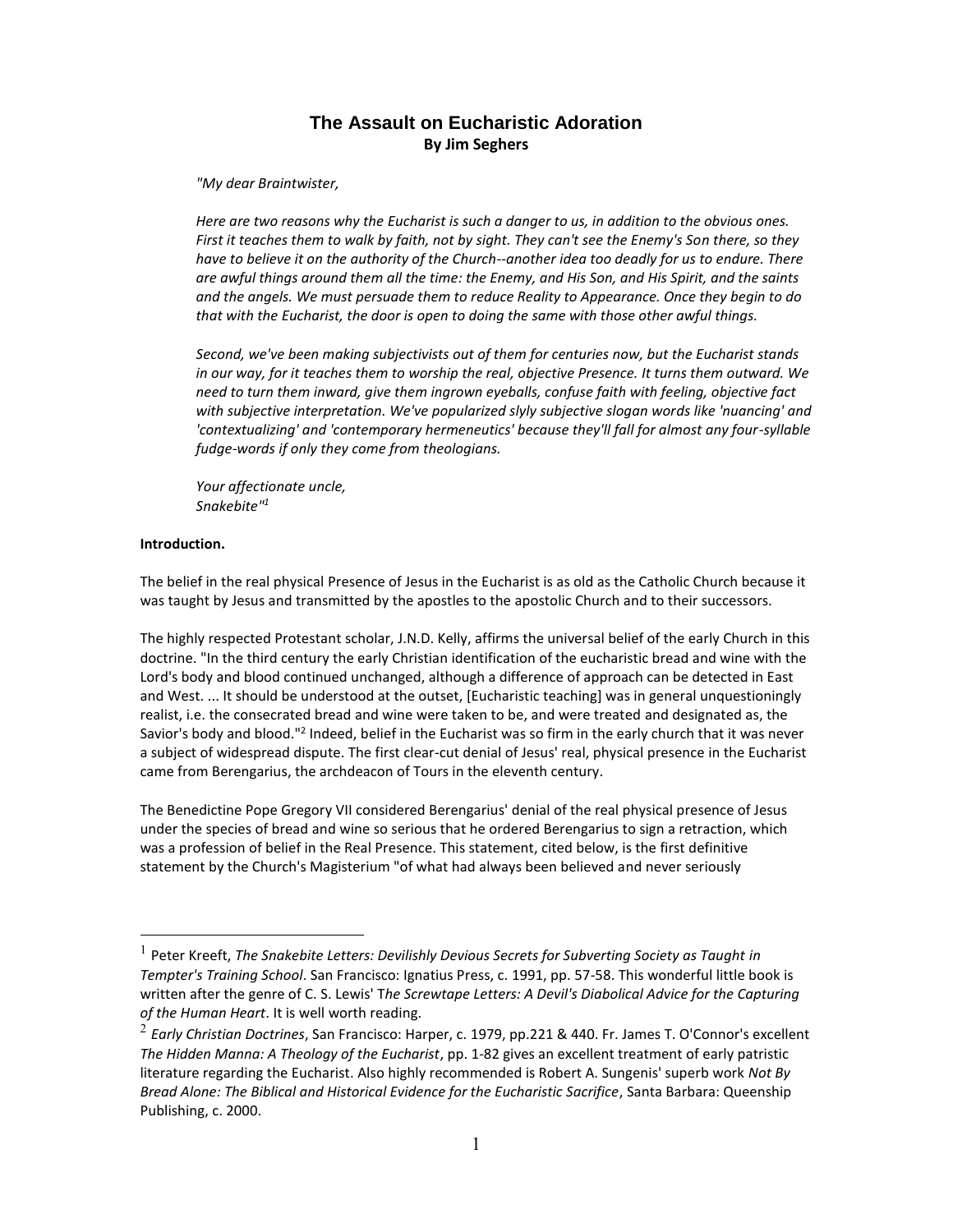challenged."<sup>3</sup> Almost ten centuries later, Pope Paul VI in his encyclical *Mysterium Fidei* will quote Pope Gregory's teaching on the Eucharist verbatim.

"I, Berengarius, believe interiorly and profess publicly that the bread and wine, which are placed on the altar, through the mystery of the sacred prayer and the words of our Redeemer, are substantially changed [*substantialiter converti*—this is the first time these words appear in a Church document] into the true, proper and life-giving flesh and blood of our Lord Jesus Christ. After the consecration, it is the true body of Christ, which was born of the Virgin, and which hung on the cross as an offering for the salvation of the world, and which sits at the right hand of the Father. And it is the true blood of Christ, which was poured forth from His side. And Christ is present not merely by virtue of the sign and power of the sacrament but in His proper nature and true substance as is set down in this summary and as I read it and you understand it. This I believe, and I will not teach anymore against this faith. So, help me God and this holy Gospel of God."

Devotion to the Blessed Eucharist reserved in the tabernacle flourished following this brief controversy caused by Berengarius. The feast of Corpus Christi (Body of Christ), which was established by Pope Urban IV in the 13th century was a natural development of the belief in the Real Presence that extended to the words of Jesus. Pope Urban IV commissioned Thomas Aquinas to compose the Liturgy of the Hours for the feast of Corpus Christi, which is celebrated on the Thursday following Trinity Sunday. Three hymns that Aquinas composed "are among the most beautiful in the Catholic liturgy. They express the unchangeable faith of the Church in the abiding Presence of her Founder on earth. They also explain why the faithful adore Christ in the Blessed Sacrament. ... They are best known by each of their last two verses, which have become part of the treasure of Catholic hymnology."<sup>4</sup>

*O Salutaris Hostia* sings of the Saving Victim who's death opened wide the gates of heaven to sinful men. *Tantum Ergo Sacramentum* adores the Word made flesh who is hidden from our senses. *Panis Angelicus* praises the Bread of Angels by which the Lord of Lords becomes the life giving food for the poor and lowly.

This doctrine of the real, physical Presence of Jesus in the Eucharist was seriously challenged during the Protestant Reformation in the 16th century. Zwingli and Calvin, unlike Luther, denied the real presence of Jesus in the Eucharist. They taught that the Eucharist was a mere symbol. Many contemporary Protestants have never seriously considered the biblical and patristic basis for the belief of Jesus' real presence in the Eucharist. When they do they are powerfully drawn to the Catholic Church.

The debates over the meaning of the Eucharist during the Reformation led the Council of Trent to formulate the following decrees.

- 1. "If anyone denies that the body and blood, together with the soul and divinity, of our Lord Jesus Christ and, therefore, the whole Christ is truly, really, and substantially contained in the sacrament of the most holy Eucharist, but says that Christ is present in the Sacrament only as in a sign or figure, or by his power: let him be anathema" (Canon 1).
- 2. "If anyone says that the substance of bread and wine remains in the holy sacrament of the Eucharist together with the body and blood of our Lord Jesus Christ, and denies that wonderful and extraordinary change of the whole substance of the bread into Christ's body and the whole substance of the wine into his blood while only the species of bread and wine remain, a change

 $^3$  Fr. John A. Hardon, S. J. "The History of Eucharistic Adoration: Development of Doctrine in the Catholic Church," p. 4. This excellent 21-page essay can be found on the EWTN web page at [www.ewtn.com/library/HOMELIBR/HISTOREA.TXT.](www.ewtn.com/library/HOMELIBR/HISTOREA.TXT)

 $<sup>4</sup>$  Ibid., p. 5.</sup>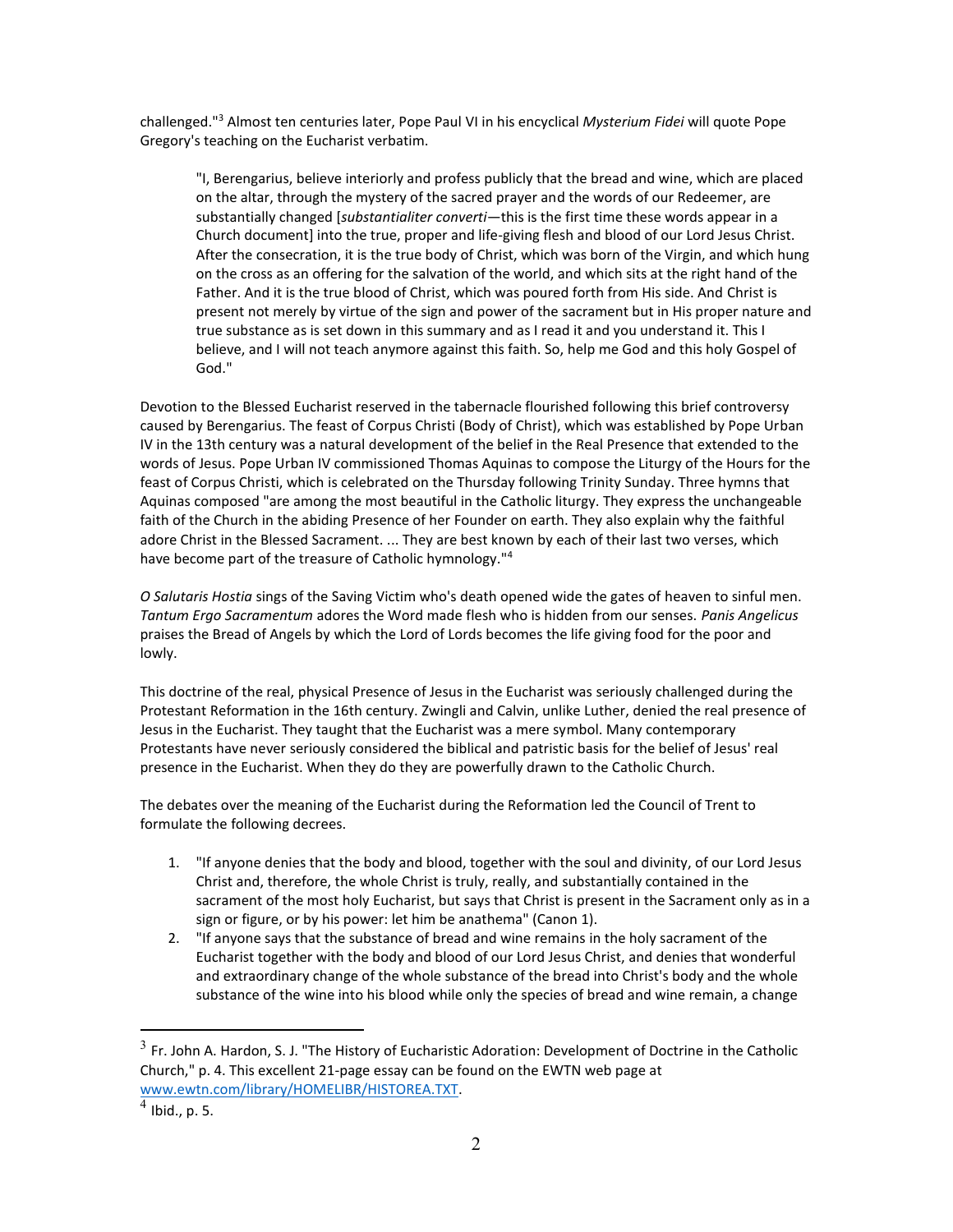which the Catholic Church has most fittingly called transubstantiation: let him be anathema" (Canon 2).

- 3. "If any one denies that in the venerable sacrament of the Eucharist the whole Christ is contained under each species and under each and every portion of either species when it is divided up: let him be anathema" (Canon 3).
- 4. "If anyone says that after the consecration the body and blood of our Lord Jesus Christ are not present in the marvelous sacrament of the Eucharist, but are present only in the use of the sacrament while it is being received, and not before or after, and that the true body of the Lord does not remain in the consecrated hosts or particles that are kept or are left over after Communion: let him be anathema" (Canon 4).

In 1592 Pope Clement VIII instituted Forty-Hours devotion as an uninterrupted time of public adoration of the Blessed Eucharist. The rite of Forty-Hours is not the first example of public adoration of the Eucharist. Some scholars "trace the first beginnings of perpetual adoration to the late 4th century, when converts to the faith in some dioceses were to adore the Blessed Sacrament exposed for eight days after their baptism. It is certain, however, that even before the institution of the feast of Corpus Christi [13th century], not only religious in convents and monasteries but the laity practiced Eucharistic adoration."<sup>5</sup> King Louis VII of France asked the bishop of Avignon to have the Blessed Sacrament exposed in the chapel of the Holy Cross on September 14, 1226 to thank Jesus for his victory over the Albigenses. The multitude of adorers was so great that the bishop ordered that adoration continue day and night. The Holy See subsequently approved this admirable practice. It continued unabated until the French revolution in 1792, then resumed in 1829. Other examples of Eucharistic adoration abound. For example, the "Benedictines of the Perpetual Adoration of the blessed Sacrament in Austria (1654), took a solemn vow of perpetual adoration.<sup>6</sup>

In the 19th century a number of Apostolic religious Institutes and Perpetual Adoration Associations were founded with the approval of the Holy See. Prayer before the Blessed Eucharist figured prominently in the spirituality of the martyrs, St. Thomas á Becket (1118-1170), St. John Fisher (1469-1535) and St. Thomas More (1478-1535). The great missionary St. Francis Xavier (1506-1553) would spend the night in prayer before the Blessed Sacrament after preaching and baptizing all day. St. Mary Magdalen dei Pazzi (1566- 1607), a Carmelite nun, became an apostle of prayer before the Eucharist. St. Margaret Mary (1647-1680) found her strength in adoration before the Blessed Sacrament. St. Alphonsus Liguori (1696-1787), the parting saint of confessors, wrote a book on visits to the Blessed Eucharist. St. John Vianney, the Cure d'Ars (1786-1859), had a particular love and devotion to Jesus in the Eucharist.<sup>7</sup>

#### **Modern Magisterial Teachings.**

Pope Leo XIII praised those who practiced nocturnal adoration of the Blessed Eucharist. St. Pius X devotion to the Eucharist was foundational to his promotion of early and frequent reception of Holy Communion. Prior to his decree on frequent Communion he requested that the Eucharistic Congress be held in Rome. Popes Benedict XV and Pius XI continued the papal urging and support of adoration of Jesus in the Eucharist. Pope Pius XII masterful encyclical, Mediator Dei written in 1947, on the Sacred Liturgy became a blueprint for the Constitution of the Liturgy of the Second Vatican Council. Nine complete sections of Mediator Dei focus on adoration of the Sacred Eucharist. Pope John XXIII frequently urged priests to pray before the Blessed Sacrament.<sup>8</sup>

**Pope Paul VI.**

 $^5$  Ibid., p. 8.

 $^6$  Ibid.

 $<sup>7</sup>$  Ibid., pp. 12-13.</sup>

 $^8$  Ibid., pp. 13-17.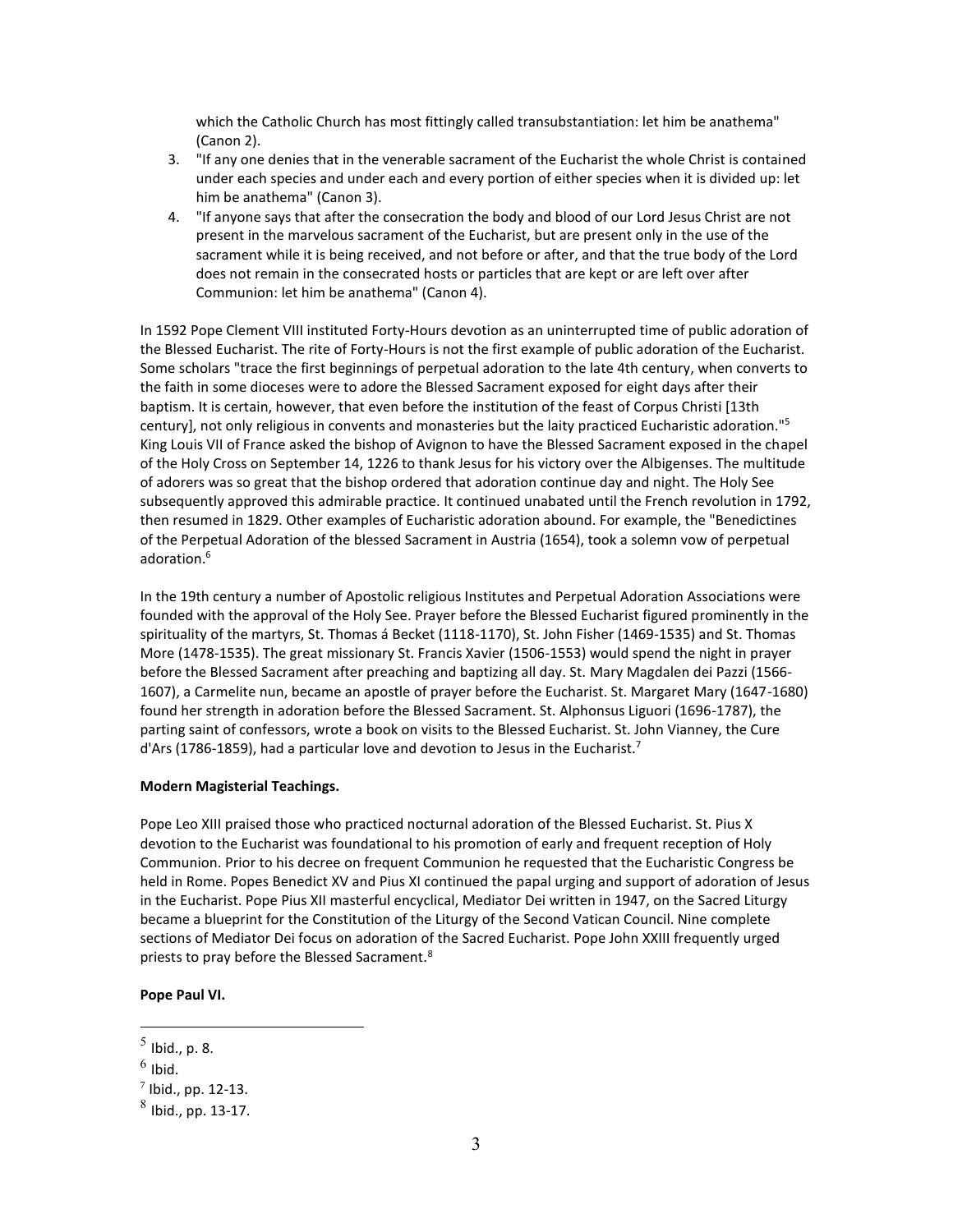In the past forty years pernicious attacks on the belief of the Real Presence has come from within the Church. While the Second Vatican Council was still in secession, Pope Paul VI was warned that prominent theologians were preparing books that undermined the belief in the real bodily Presence of Jesus in the Eucharist. To counter act this evil influence the Pope wrote the encyclical *Mysterium Fidei* on September 3, 1965—the feast of St. Pius X.

The Holy Father warned against the exaggeration of the sacramental sign, as if this symbolism fully and completely exhausted the mode of Christ's presence in the Eucharist. From the time of the Fourth Lateran Council (1215), the Church has used the theological term *transubstantiation* to explain the change that occurs at the moment of consecration. The word transubstantiation means a change of substance. Its use began to appear in the tenth century, but the idea it conveyed is much older. The Eastern Fathers, before the sixth century, used the Greek term *metaousiosis*, "change of being," which conveys the same idea.

Transubstantiation means that at the moment the words of consecration are spoken, the substance or essence of the bread and wine are changed into the substance of the body, blood, soul and divinity of Jesus Christ. The accidents, which are the appearance of bread and wine, however, remain unchanged. *Accidents* are the nonessential, outward qualities or proprieties of a thing. For example, the appearance of water can change from a liquid, or to a solid in the form of ice, or to a gas when it changes into steam. However, in each of these three states the substance of water remains unchanged, only the accidents change.

In our every day experience a substantial change is usually accompanied by an accidental change. For example, in eating and digesting a banana, both the substance of the banana and its accidents are changed in the metabolic process into ones body. In the Eucharist, however, the accidents or appearance of bread and wine remain, but the substance of bread and wine are no longer there. It is the substance: body, blood, soul and divinity of Jesus Christ. It is his real body and blood. It is Jesus!

In *Mysterium Fide* Pope Paul VI rejected two ideas that would be used to redefine transubstantiation. They were transignification and transfinalization. Transignification means a change of sign. Before the consecration the bread is a sign of physical food; after the consecration it becomes a sign of spiritual food. Transfinalization indicates a change of end or goal. Before the words of consecration the purpose of bread is to make one physically healthy by sustaining physical life; after the consecration its end is to sustain spiritual life.

Paul VI pointed out that transignification and transfinalization does occur at the moment of consecration, but only because there is a change in substance. "As a result of transubstantiation, the species of bread and wine undoubtedly take on a new meaning and a new finality, for they no longer remain ordinary bread and ordinary wine, but become the sign of something sacred, the sign of a spiritual food. However, the reason they take on this new significance and this new finality is simply because they contain a new 'reality' which we must justly term ontological. Not that there lies under those species what was already there before, but something quite different; and that not only because of the faith of the Church, but in objective reality, since after the change of the substance or nature of the bread and wine into the Body and Blood of Christ, nothing remains of the bread and wine but the appearances, under which Christ, whole and entire, in His physical 'reality' is bodily present, although not in the same way that bodies are present in a given place."

Let us consider this mystery from another perspective. When the Second Person of the Blessed Trinity became man, his divinity became hidden. Only his humanity was visible. In the Sacred Eucharist both Jesus' humanity and his divinity are hidden. Who can understand so great a love?

The Holy Father explained that because the whole Jesus is truly present in the Eucharist he is properly worshipped. "Moreover the Catholic Church has held on to this faith in the presence in the Eucharist of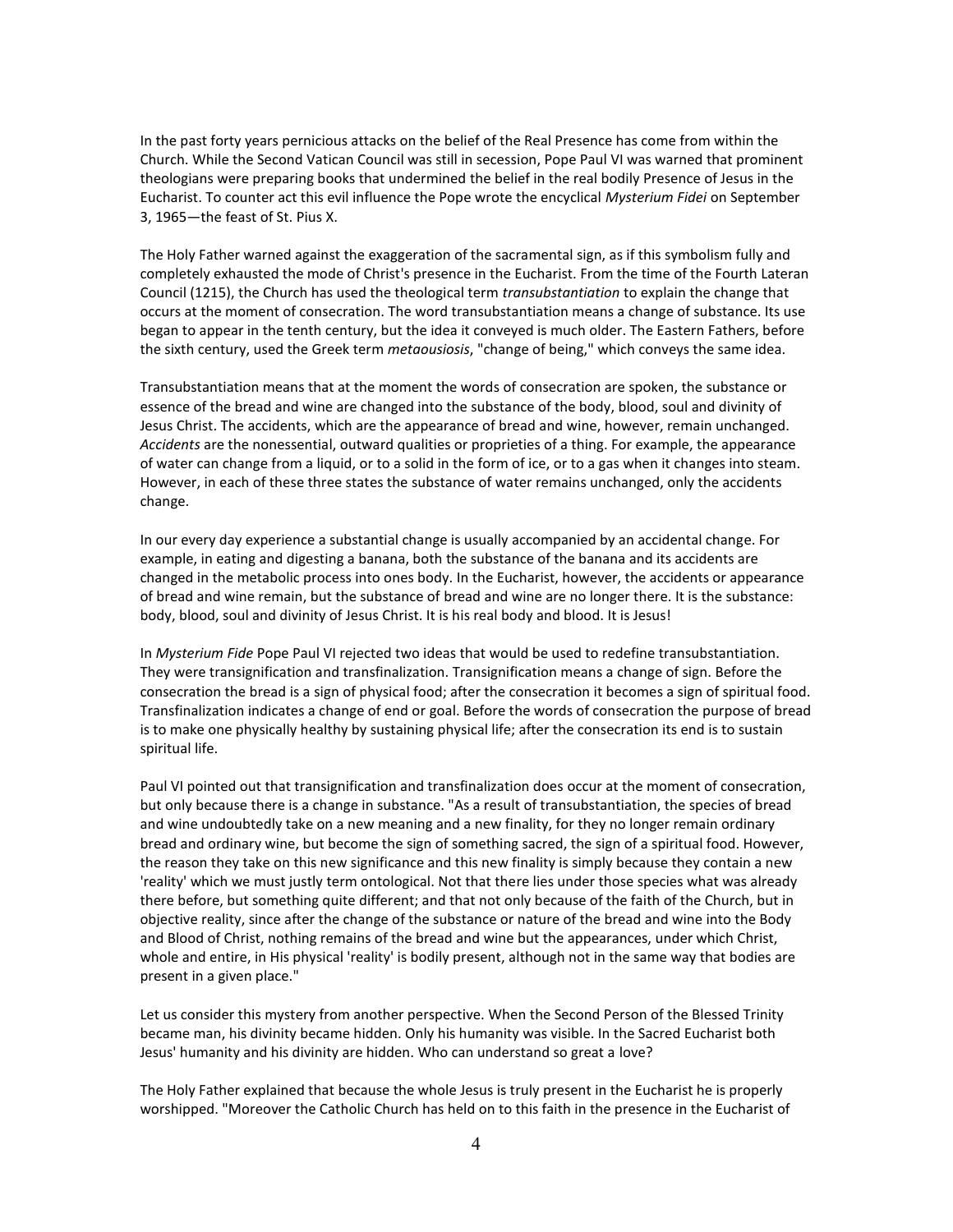the Body and Blood of Christ, not only in her teaching but also in her practice, since she has at all times given to this great Sacrament the worship which is known as Latria and which may be given to God alone."

To add further clarity to his instruction Pope Paul VI pointed out that Christ is present in many ways: when the Church prays, when she performs works of mercy, in her struggle to reach eternal life, as she preaches, as she governs the People of God, as she offers the Sacrifice of the Mass, and as she administers the Sacraments. But there is yet another manner in which Christ is present in His Church, a manner which *surpasses all the others*; it is His presence in the Sacrament of the Eucharist ... The reason is clear; it *contains Christ himself* and it is 'a kind of perfection of the spiritual life; in a way, it is the goal of all the sacraments' [Summa III, Q, 73, A. 3 C]."

Paul VI concluded his insightful encyclical with an exhortation to promote worship of the Eucharist. "In the course of the day the faithful should not omit to visit the Blessed Sacrament." He pointed out that "the Eucharist is reserved in the churches and oratories as in the spiritual center of a religious community or of a parish, yes, of the universal Church and of all of humanity, since beneath the appearance of the species, Christ is contained, the invisible Head of the Church, the Redeemer of the World, the Center of all hearts, 'by whom all things are and by whom we exist' [1 Cor 8:6]."

Three years after the publication of *Mysterium Fidei*, the Holy See promulgated the *Creed of the People of God* on June 30, 1968. It reaffirmed the teaching of *Mysterium Fidei*. "We believe that the Mass, which is celebrated by a priest acting *in persona Christi*, by the power received through the Sacrament of Orders, and which is offered by the priest in the name of Christ and of the members of his Mystical Body, is truly the sacrifice of Calvary that is made sacramentally present on our altars. We believe that the bread and wine consecrated by the Lord at his Last Supper were changed into his Body and Blood, which were to be offered for us on the Cross. Likewise the bread and wine consecrated by the priest are changed into the Body and blood of Christ, now gloriously seated in heaven. And we believe that the Presence of the Lord—hidden under the appearance of these realities, which continue to appear to our senses as they were before—is truly, really, and substantially present.

"Therefore in this Sacrament, Christ is not able to be present other than through a change of the whole substance of bread into his Body and a change of the whole substance of wine into his Blood, while the properties of bread and wine that appear to our senses remain intact. This hidden change is fittingly and properly called transubstantiation by the Church.

"Thus, if it is to be in harmony with Catholic Faith, any interpretation of theologians that seeks some understanding of this Mystery, must preserve the truth that, in the very nature of the things themselves, that is as separate from our mind, the bread and wine cease to exist after the Consecration. After the Consecration, under the sacramental species of bread and wine, there are present for our adoration the Body and Blood of the Lord Jesus, just as he himself wished, so that he might offer himself to us as food and associate us in the unity of his Mystical Body. The one and individual existence of Christ the Lord, glorious in heaven, is not multiplied but is made present in this Sacrament in the various places throughout the world where the Eucharistic sacrifice is enacted. Moreover, the same existence remains present in the most Blessed Sacrament after the sacrifice has been celebrated. In the tabernacle on the altar this most holy Sacrament is the living heart of our churches. Because of this, we have the pleasant duty of offering honor and adoration in the Sacred Hosts upon which our eyes gaze to the Word Incarnate himself, when our eyes are not able to see and who has become present before us without leaving heaven."

#### **The Attack of Modern Theologians.**

The modern assault on the Eucharist was begun by the famous German, Catholic theologian Karl Rahner (1904-1984) in his book New Theology published in 1966, and in the *Encyclopedia of Theology* which he edited.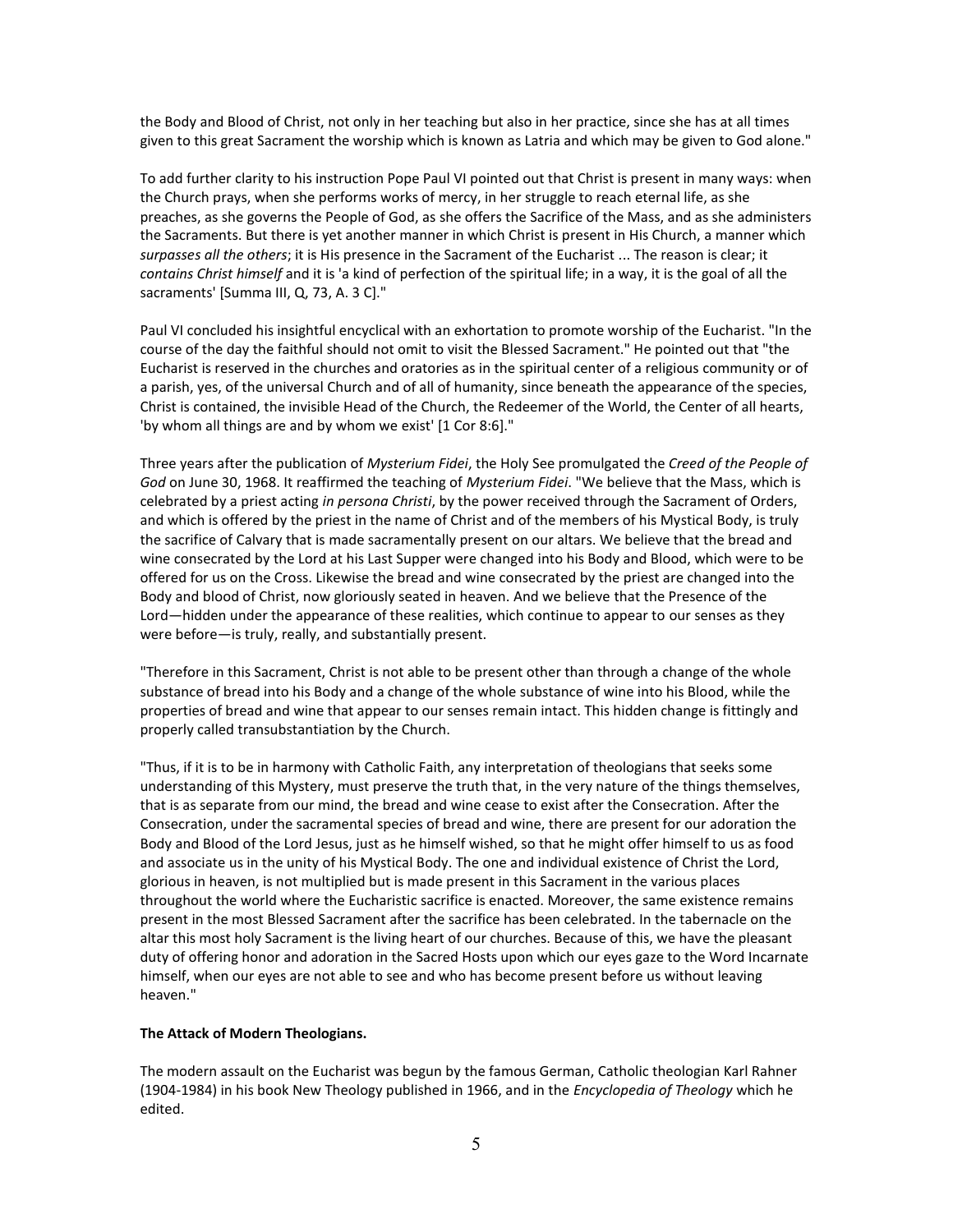According to those who studied Karl Rahner like Fr. Regis Scanlon, Rahner was a Hegelian idealist. As a result he denied that the physical is real or that the physical aspects of a thing are part of its substance. Only the idea, the mental event, is real. Rahner believed that the physical aspect of a thing is merely the deficient, flawed mode of the idea. Thus, he rejected that the substance of a thing is its matter and form because the word substance has no real meaning to him.

Rahner used the word "transubstantiation," but redefined it with a meaning contrary to that of Trent. The word substance was used to convey the "meaning," or the "idea" of a thing only. Thus, the term transubstantiation was pillaged of its meaning. Therefore, according to Rahner's definition, only the idea or meaning of the bread and wine changes at the words of consecration, but not the bread and wine themselves.

These faulty ideas led to a further errors, namely, that the community effects the change at the moment of consecration not the priest, since it is the collective will or mind of the assembly that assigns the new meaning to the bread and wine. Another German theologian, Hans Küng, would subsequently make this connection and claim that the congregation effects Jesus' presence in the Eucharist, not the words of consecration uttered by the priest. Küng taught that it is the community offering the bread and wine, which creates the mindset that gives the Eucharist meaning.

Küng's ideas are similar to the position published in 1924 by excommunicated ex-Jesuit Alfred Loisy in his book *My Duel with the Vatican*. Loisy claimed that those who preside over the Eucharist became priests only when the Christian community made the Eucharist into a liturgical act. For Küng the Eucharist is merely a commemoration of thanksgiving because only the meaning is changed after the consecration, what once served a profane use now becomes a mere symbol of Christ who is now present - but not physically. Christ would be in the bread and in the wine, but only in the sense that they are symbols of Christ for the community that worships. Christ is not present as a physical reality.

Edward Schillebeeckx in his book *The Eucharist* published in 1968 expressed similar ideas. He stated that we don't adore the host, but Christ who the host symbolizes, because the host is only a symbol of the presence of Christ in the people. The Eucharist merely represents the presence of Jesus amid the community when the Mass begins. According to Schillebeeckx that presence becomes deeper and deeper as we come closer together as a people. "The Eucharist begins with a real presence and its aim is to make this presence more intimate. Indeed anyone who denies this concept is bound to misunderstand transubstantiation and make it too objective [This is exactly what the Catholic Church teaches]. The signs of the Eucharistic bread only imply a presence as an offer emanating from the Lord in his assembled community. ... What takes place in the Eucharist is a change of signs [transignification]."<sup>9</sup>

These theologians rejected Trent's infallible definition of transubstantiation. However, the First Vatican Council forbids the changing of the Church's meaning of a dogma. "If anyone shall have said that it is possible that to the dogmas declared by the church a meaning must sometimes be attributed according to the progress of science, different from that which the Church has understood and understands: let him be anathema." This idea is reaffirmed by Paul VI in *Mysterium Fidei*: "It is, in fact, the teaching of the First Vatican Council that 'the same signification (of sacred dogmas) is to be forever retained once our Holy Mother the Church has defined it, and under no pretext of deeper penetration may that meaning be weakened'."

Tragically after their publications these books by Rahner and Schillebeeckx became standard texts in the majority of the seminaries in the United States.

<sup>9</sup> *The Eucharist*, p. 20.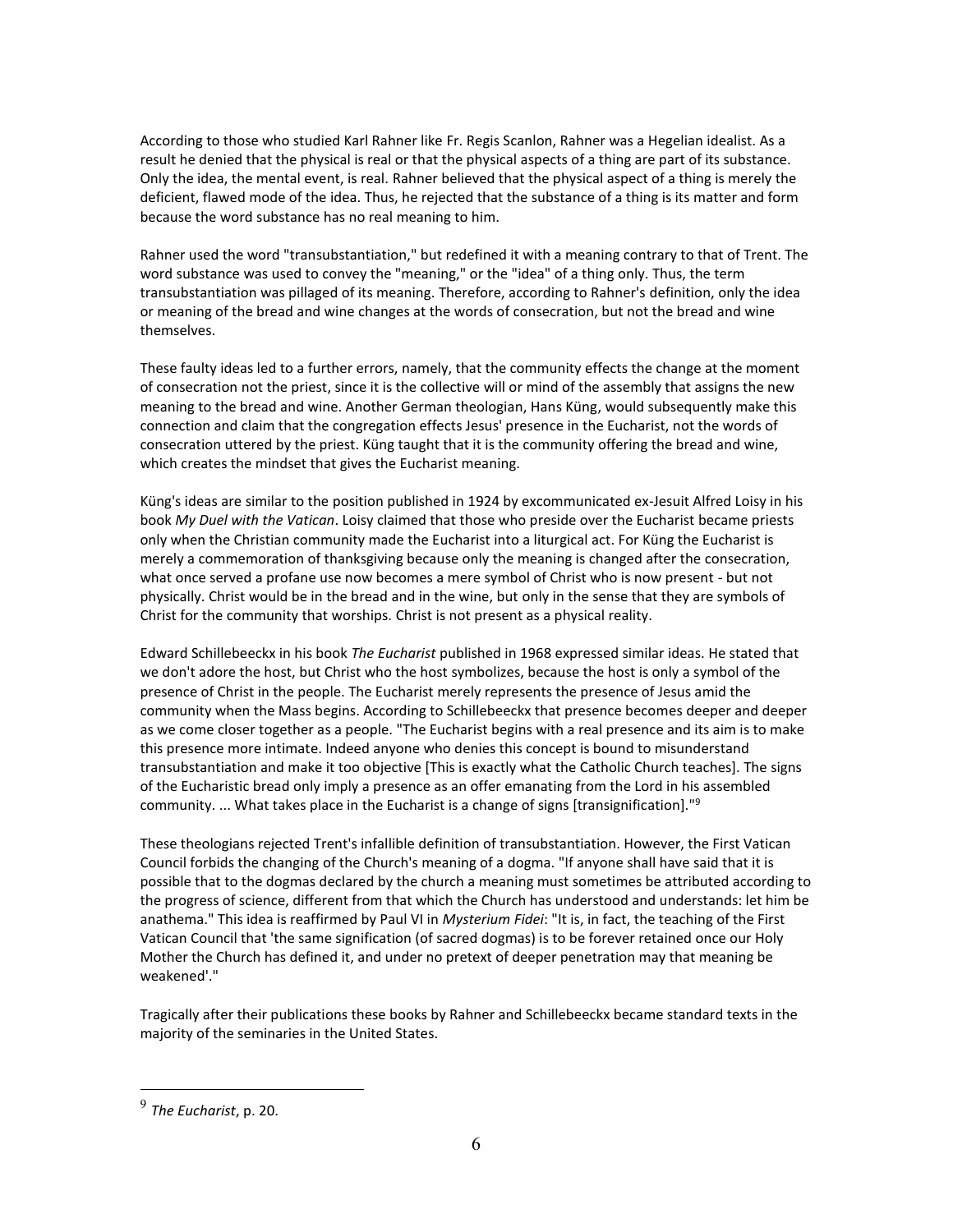American theologians soon followed the lead of Rahner, Küng and Schillebeeckx. For example, Tad W. Guzie taught at Marquette. In his 1974 book, *Jesus and the Eucharist*, transubstantiation was reduced to mere symbolism, and so was the Real Presence.

Monika Hellwig was a professor of theology at Georgetown. On July 1, 1996 she was named the director of the Association of Catholic Colleges and Universities of the N.C.E.A. Hellwig is a leading radical feminist theologian whose agenda is "to smash the idols of Church and culture." In her book*, Understanding Catholicism* in 1981, p. 139 she stated the following. "It has generally been assumed that this [Jesus' words: "Take and eat, this is my body."] was intended to mean this bread is my body and that the task of interpretation was concerned with what is meant by equating the two. Scholars [like herself, of course], however, have suggested that it was *more probably* intended to mean that his [Jesus'] action of blessing, breaking, sharing and eating in such an assemble in his name and memory was to be seen as an embodiment of the present spirit and power of Jesus *in the community*." Clearly, for Hellwig transubstantiation becomes changing the community into Jesus, not changing the bread and wine into Jesus.

On a more popular level Anthony J. Wilhelm's *Christ Among Us* was widely circulated. "When we say the bread and wine become Christ *we are not saying that the bread and wine are Christ*. Nor are we practicing some form of cannibalism [The Church has always rejected this notion] when we take this in communion. What we mean is that the bread and wine are *a sign of Christ's presence* here and now in a special way, *not in a mere physical way* as if *condensed into a wafer* [the Church never taught that Christ was condensed in a wafer.]. *Somehow* [he doesn't offer a clue] his presence has taken over the bread and wine so that for us who believe [in what?] it is no longer merely bread that is present but Christ himself"<sup>10</sup>

Wilhelm is a former Paulist priest. In April 1984, Cardinal Joseph Ratzinger, prefect of the Congregation of the Doctrine of the Faith, ordered Archbishops Gerety of Newark and Hunthausen of Seattle to withdraw their imprimatur. Archbishop Gerety, on Ratzinger's orders, told Paulist Press not to market or reprint Wilhelm's book. Unfortunately, almost two million copies sold! Ridiculing the Church's Magisterium, the November 16, 1984 issue of the radical *National Catholic Reporter*, recommended *Christ Among Us* under the heading "Books to Read Before the Burning."

The implications and consequences of these errors are grave. Catholics were taught that the Eucharist is not the true body and blood, soul and divinity of Jesus Christ, but merely a sign of Jesus' presence in the community. It was claimed that adoration (*Latria*) of the Eucharist becomes pointless, even idolatrous. It was taught that kneeling during the Mass should be eliminated since Jesus is only present in the ministers, that is, the congregation. The priesthood (ordination) and the words of consecration become meaningless because it is the faith of the community that effects Christ's presence. Worship and liturgy becomes horizontal, that is, focused on the congregation, in which the special presence of Jesus resides and is effective. Ultimately, liturgy is reduced to the worship of oneself.

It also began to be taught that Eucharistic devotion, forty-hours, perpetual adoration, and the like should be discouraged. It was falsely claimed that these archaic practices represented a flawed, pre-Vatican II vertical devotion to a God above us rather than to the God within. For Example, "Fr. Michael Witczak, associate professor of liturgy and director of worship at Milwaukee's St. Francis Seminary, asserted at a workshop in Milwaukee (held from June 25th-28th, 1996) that some theologians contend that eucharistic adoration is 'too vertical,' that is, 'contercultural.' It is not right, he insisted, to spend time with God 'oneon-one.'"<sup>11</sup> This last sentence is so silly that it recalls the words of George Orwell: "Some ideas are so ridiculous that only intellectuals could hold them!"

 $10$  Fifth edition, 1990, p. 216.

<sup>11</sup> *Wanderer*, September 25, 1997.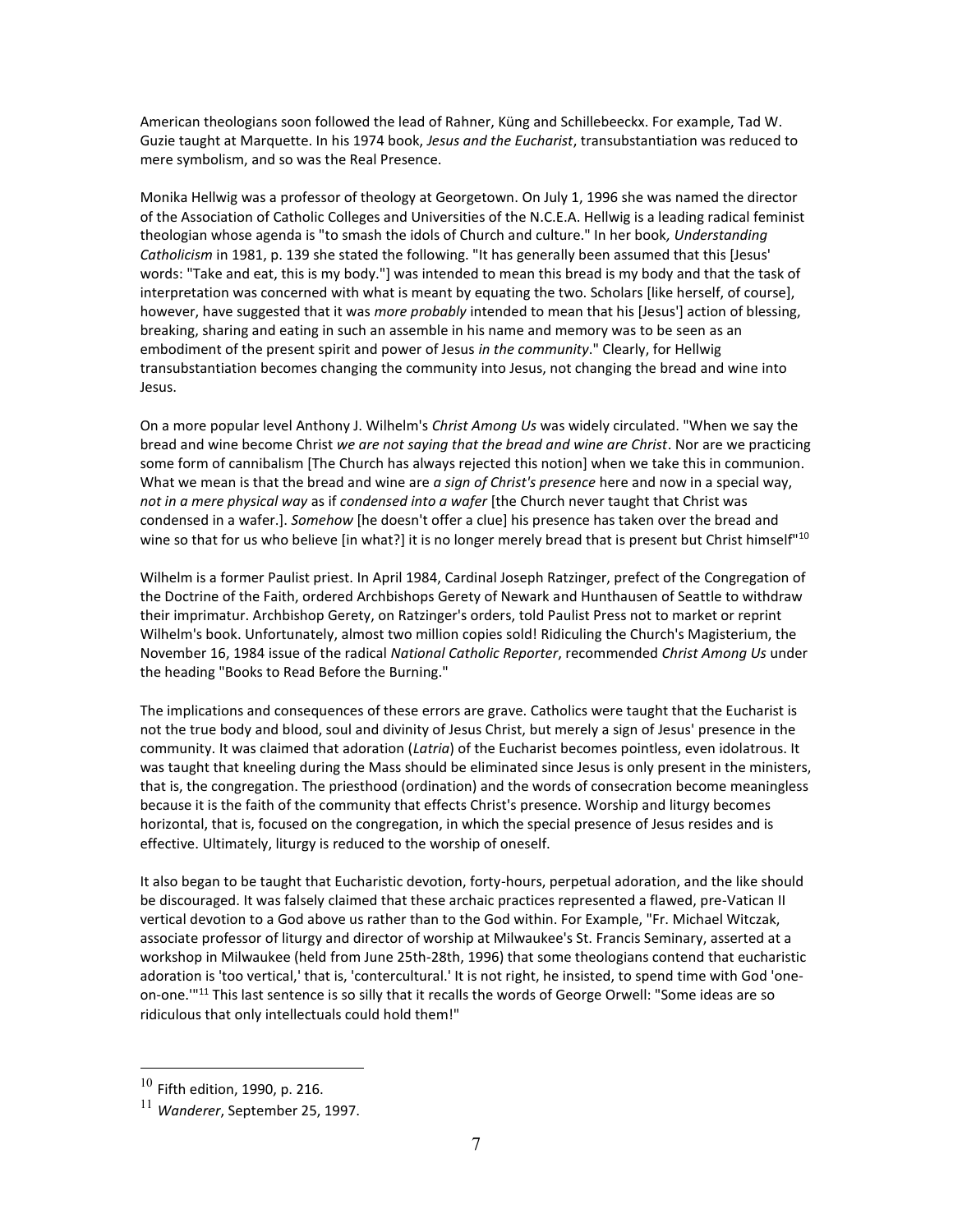In catechetical material the symbolism of the Eucharist as a meal was emphasized while the Real Presence was downplayed or ignored. The result of the onslaught of erroneous teaching and inadequate catechesis was reflected in the *New York Times*/CBS Poll - Spring, 1994. The data reflected that 2 adult Catholics out of 3 believed the Eucharist is merely a symbol.

#### **Pope John Paul II.**

The exhortations of Pope Paul VI urging Eucharistic adoration reflected similar charges by his predecessors. However, under the urging of Pope John Paul II many dioceses and parishes have seen a genuine revitalization in Eucharistic adoration, especially in the form of perpetual adoration. John Paul II, perhaps more than any other Pope, is the Pope of the Real Presence. It is a message that he has repeated in numerous documents and addresses.

"The Eucharist, in the Mass and outside of the Mass, is the Body and Blood of Jesus Christ, and is therefore deserving of the worship that is given to the living God, and to him alone."<sup>12</sup> In his profound encyclical *[Redemptor Hominis](http://www.scborromeo.org/docs/REDEMPTOR_HOMINIS.pdf)* Pope John Paul II elaborated the three forms in which Jesus has instituted the Eucharist: as a Sacrifice-Sacrament, as a Communion-Sacrament, and as a Presence-Sacrament.<sup>13</sup>

In his apostolic letter *[Dominicae Cenae](http://www.scborromeo.org/docs/dominicae_canae.pdf)* (1980) Pope John Paul II stated publicly: "The Church and the world have a great need of Eucharistic worship. Jesus waits for us in this Sacrament of love. Let us be generous with our time in going to meet him in adoration and in contemplation that is full of faith and ready to make reparation for the great faults and crimes of the world. May our adoration never cease."

In 1981 the Holy Father called on the Apostolate for Perpetual Adoration to join in the mission of establishing Perpetual Adoration Chapels in parishes throughout the world. He proclaimed that "the best, the surest, and the most effective way of establishing everlasting PEACE on the face of the earth is through the great power of Perpetual Adoration of the Blessed Sacrament."<sup>14</sup>

In 1984 while in Korea, Pope John Paul II stated that it was his ardent desire that Eucharistic chapels be set up in every parish in the world. Setting the example, the Holy Father erected a chapel of perpetual adoration in the Piazza Venezia in Rome at the request of Mother Teresa of Calcutta. He also instituted daily exposition of the Most Blessed Sacrament in the Blessed Sacrament Chapel of St. Peter's Basilica. In 1991 the Pontifical Council for the Laity issued a decree establishing an international association of lay Catholics called the Association of Perpetual Eucharistic Adoration.

In the celebration of the Great Jubilee of the Year 2000, Pope John Paul II declared that the year 2000 will be "intensely Eucharistic." An International Eucharistic Congress held in Rome in June 2000 highlighted this Eucharistic emphasis. He urged that the year 2000 be characterized by increased adoration of the Blessed Sacrament. In his Message for the 37th World Day of Prayer for Vocations, May 14, 2000, Pope John Paul II declared: "The Eucharist [is] the source of all vocations and ministries in the Church . ... Each believer finds in the Eucharist not only the interpretative key of his or her own existence, but the courage to actualize it."<sup>15</sup>

In submission to the urging of Pope John Paul II, Eucharistic adoration is recharging many U. S. parishes. "Mary Ann Wirtz in Cleveland tells of cases of alcoholism overcome and marriages saved. Father Richard Talaska in Milwaukee points to increasing attendance at Mass and confession. Deacon James Stahlnecker in Staten Island, N.Y., speaks of the profound sense of peace people experience in the midst of busy

 $12$  Opening address in Ireland, Phoenix Park, September 29, 1979.

<sup>13</sup> March 4, 1978, IV, 20.

<sup>&</sup>lt;sup>14</sup> Cited from the Apostolate for Perpetual Adoration web site: [www.catholicity.com/grotto/padore/.](www.catholicity.com/grotto/padore/)

<sup>15</sup> Text quoted from *Lay Witness*, May 2000, p. 52.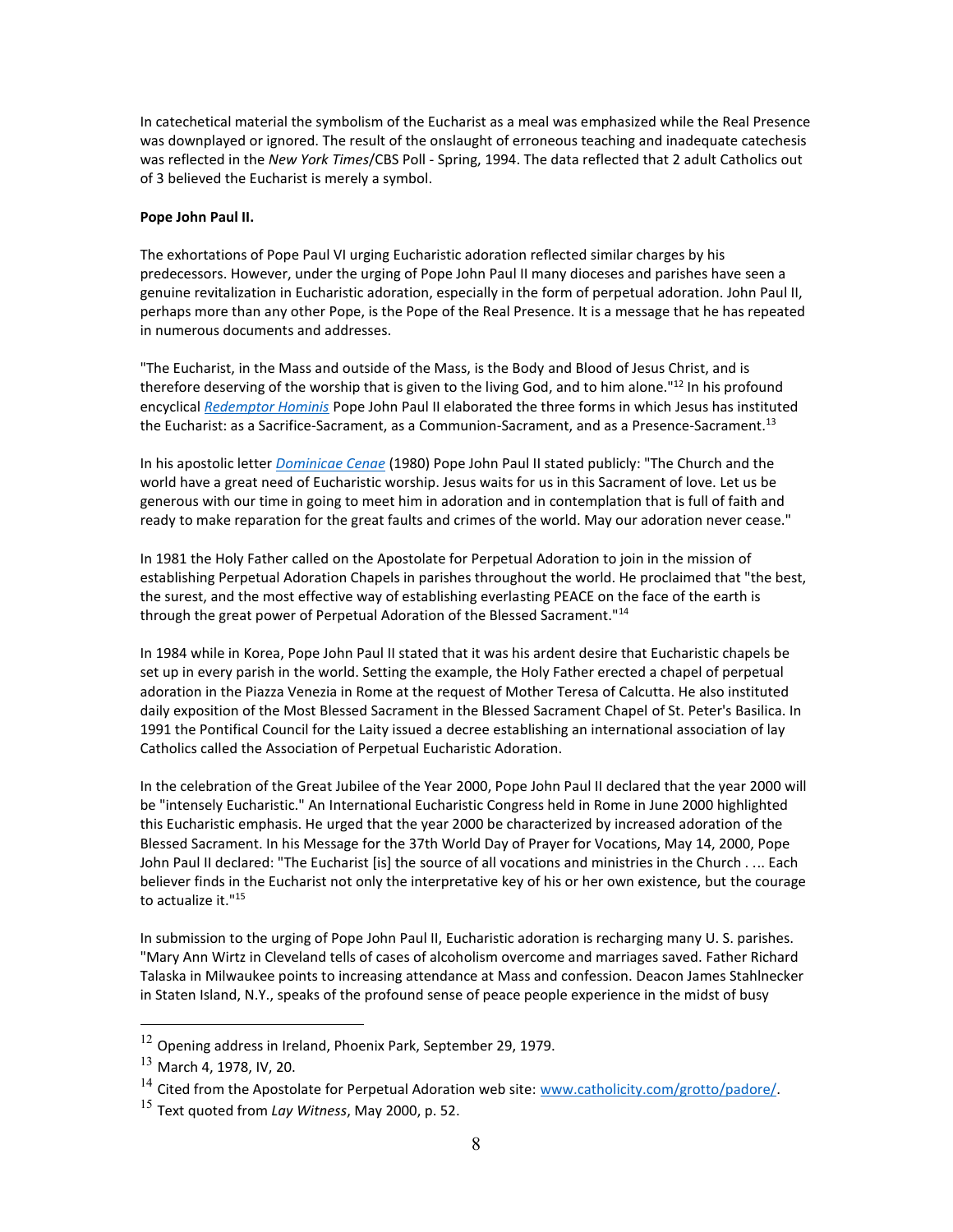lives."<sup>16</sup> This author has personally observed the powerful impact of Eucharistic adoration on three parishes: St. Peter in Covington, Louisiana, St. Margaret Mary in Slidell, Louisiana, and [St. Charles](http://www.scborromeo.org/)  [Borromeo in Picayune, Mississippi.](http://www.scborromeo.org/)

#### **Objections to Eucharistic Adoration.**

In spite of the teaching of the Church's Magisterium, the ardent urging of Pope John Paul II, and the transformation of those who participate in Eucharistic adoration, there are those in the Church who are opposed to this practice. It is understandable that some priests who were taught the twisted views of Rahner, Küng, Schillebeeckx, and others might lack the proper understanding of the Eucharist and its vital role in Christian piety and spiritual formation. As a result some priests may lack a deep personal piety centered on the love of the Hidden Jesus, even though they may intellectually recognize the Eucharist as the real Jesus.

Parenthetically, it is important for the laity to pray for our priests not criticize them. Our priests are greatly challenged by the danger of being overworked and underprayed. The success of their ministry has little to do with their natural gifts and everything to do with their relationship with Christ. Holy priests form holy parishioners and transform parishes. Just as we must grow spiritually, so must our priests. We need to express our love for them by supporting them with our prayers.

However ridiculous the criticisms of Eucharistic Adoration, it is important that they be addressed. Each of the most commonly voiced criticisms are listed followed by an appropriate response.

*Eucharistic Adoration is no longer the mind of the Church because it is contrary to the spirit of Vatican II.* This claim is utterly false. It demonstrates either deception or ignorance. There is not a single document that can be cited to support this counterfeit allegation. The opposite is true as this essay amply demonstrates.

*Eucharistic reservation and adoration is a late adoration in Catholic piety that began in the 13th century which lost its connection to the Church's roots.*

This statement shows a faulty knowledge of the history of Eucharistic devotion. Fr. Hardon's fine essay as well as the data presented here abundantly demonstrates that Eucharistic adoration is an authentic development of Catholic doctrine. He affirms that "as early as the Council of Nicea (325) we know that the Eucharist began to be reserved in the churches of monasteries and convents."<sup>17</sup> Fr. Benedict J. Groeschel and James Monti in their co-authored book, In the Presence of Our Lord: The History, Theology, and Psychology of Eucharistic Devotion, devote the second part of this work citing the history of the devotion of the Church to the Blessed Eucharist.

### *Eucharistic adoration shows a failure to appreciate the Eucharist as a shared meal.*

This objection exemplifies a superficial understanding of the Eucharist. Cardinal Ratzinger points out "the Eucharist that Christians celebrate really cannot adequately be described by the term 'meal'."<sup>18</sup> In the Eucharist Jesus shares himself in order to transform us into himself. This is a reality much more profound than a "shared meal." In the words of Cardinal Ratzinger: "It has always been clear that the goal of the Eucharist is our own transformation, so that we become 'one body and spirit' with Christ (cf.1 Cor 6:17)."<sup>19</sup>

<sup>16</sup> "24 hr. Adoration is Recharging U.S. Parishes," *National Catholic Register* 3/7-11/1999.

<sup>&</sup>lt;sup>17</sup> Hardon, "History of Eucharistic Adoration," p. 3 [www.ewtn.com/library/HOMELIBR/HISTOREA.TXT.](www.ewtn.com/library/HOMELIBR/HISTOREA.TXT)

<sup>18</sup> Joseph Cardinal Ratzinger, *The Spirit of the Liturgy*, translated by John Saward, San Francisco: Ignatius Press, c. 2000, p. 78.

 $19$  Ibid., p. 86.